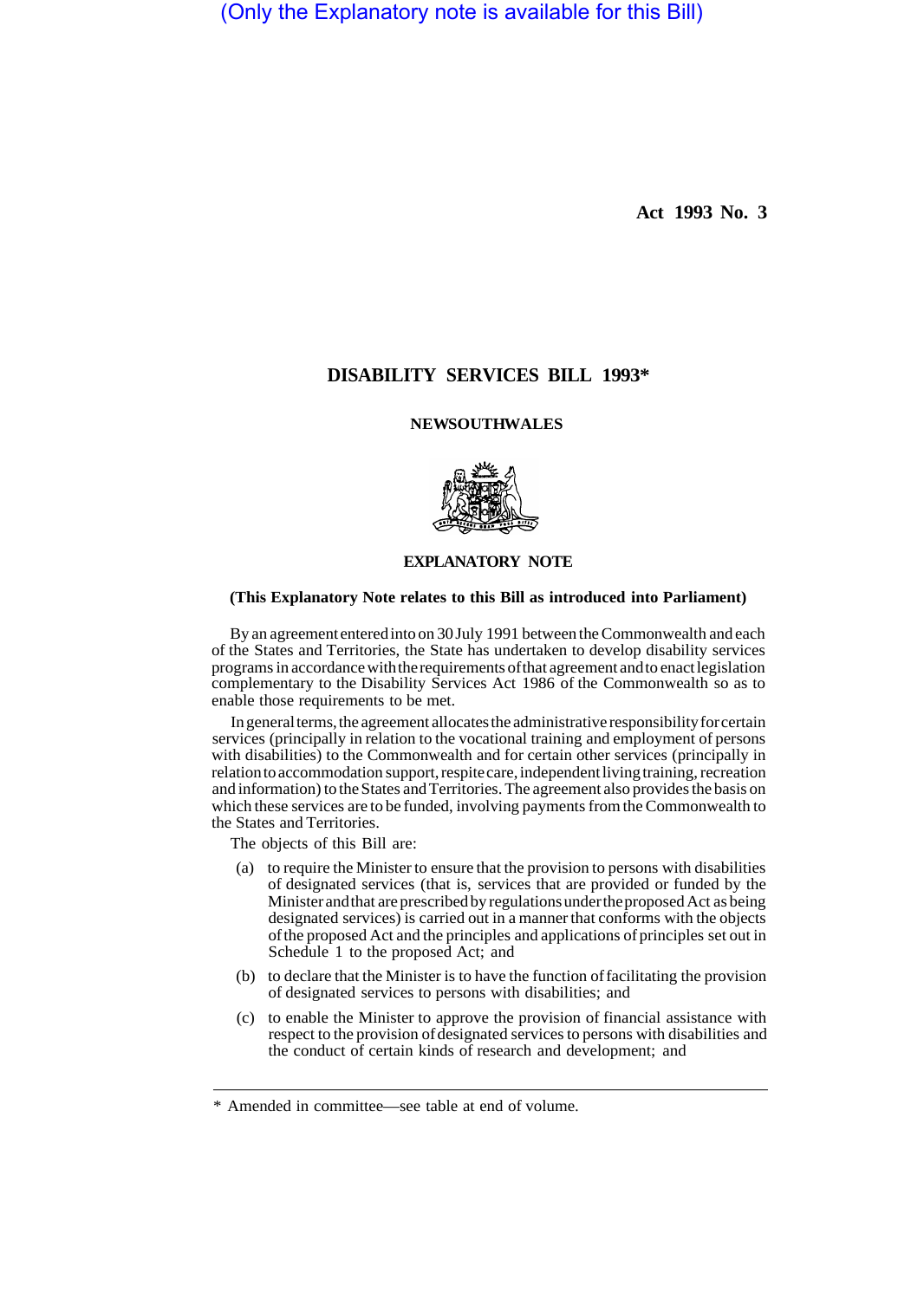- (d) to require recipients of financial assistance to enter into performance agreements with the Minister with respect to the designated services to be provided by them as a result of their receiving financial assistance; and
- (e) to ensure that periodic reviews are carried out in relation to the provision of designated services to persons with disabilities as a result of the granting of financial assistance under the proposed Act; and
- (f) to require public authorities to prepare and publish plans for their services to further the principles and applications of principles set out in Schedule 1 to the proposed Act; and
- (g) to enact other provisions of a minor, consequential or ancillary nature; and
- (h) to make consequential amendments to other Acts.<br> **PART—PRELIMINARY**

**Clause 1** specifies the short title of the proposed Act.

**Clause 2** provides for the commencement of the proposed Act on the date of assent.

**Clause 3** specifies the objects of the proposed Act and requires the proposed Act to be construed and administered in accordance with them. These objects are a specific head of consideration under proposed sections 6 and 10.

 **Clause 4** defines certain expressions (inclduing "approved research or development

activity", "designated service", "eligible organisation", "financial assistance" and "service") for the purposes of the proposed Act.

**Clause 5** specifies the target group for the purposes of the proposed Act. A person belongs to the target group if the person has a disability (however arising and whether or not of a chronic episodic nature):

- (a) that is attributable to an intellectual, psychiatric, sensory, physical or like impairment or to a combination of such impairments; and
- (b) that is permanent or is likely to be permanent; and
- (c) that results in:
	- a significantly reduced capacity in one or more major life activities such as communication, learning, mobility, decision-making or self-care; and
	- the need for support, whether or not of an ongoing nature.

A temporary patient, continued treatment patient or forensic patient or similar person, within the meaning of the Mental Health Act 1990, is in the target group only if the services provided conform with that Act.

A service is taken to be provided for persons in the target group only if it is provided predominantly for persons in the target group.

# **PART 2—DISABILITY SERVICES**

#### **Division 1—General**

**Clause 6** provides that it is the duty of the Minister to ensure that designated services that are provided to persons in the target group, either directly or indirectly, are provided in conformity with the objects of the proposed Act and the principles and applications of principles set out in Schedule 1 to the proposed Act.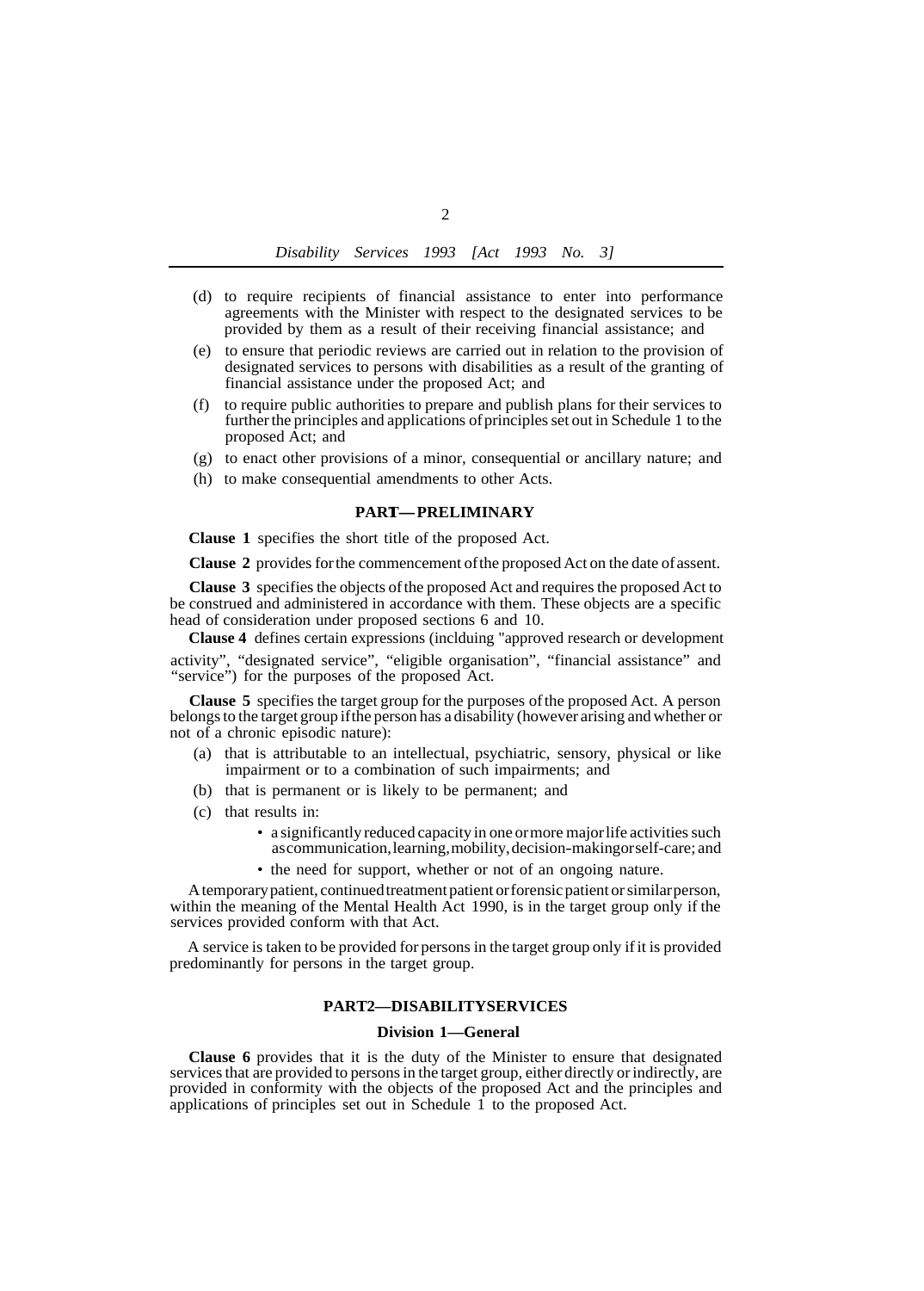**Clause 7** allows this duty to be modified in relation to designated services being provided before the commencement of the proposed Act. The modification is to accord with a transition plan prepared by or at the direction of the Minister and has effect for a limited period.

**Clause 8** provides that the Minister has the function of facilitating the provision of designated services to persons in the target group and that this function may be exercised by the provision of designated services (either directly or indirectly), by the provision of financial assistance or by the encouragement of the provision of designated services by other persons.

**Clause 9** requires public authorities to prepare and publish plans for their services to further the principles and applications of principles set out in Schedule 1 to the proposed Act.

### **Division 2—Financial assistance**

**Clause 10** enables the Minister to approve the provision of financial assistance to:

- (a) a person in the target group; or
- (b) a person providing direct care or support to a person in the target group; or
- (c) an eligible organisation providing designated services to persons in the target group; of
- (d) a person conducting an approved research or development activity.

Approval is not to be given unless the making of such a grant would conform with the objects of the proposed Act and the principles and applications of principles set out in Schedule 1 to the proposed Act.

**Clause 11** requires the Minister, when approving the provision of financial assistance, to determine the amount of the assistance, its manner of payment and the terms and conditions on which it is to be provided.

**Clause 12** specifies the matters to be dealt with in the terms and conditions on which financial assistance may be provided to an eligible organisation in relation to the provision of designated services.

**Clause 13** specifies the matters to be dealt with in the terms and conditions on which financial assistance may be provided to a person in relation to the conduct of an approved research or development activity.

**Clause 14** provides that financial assistance to be paid in instalments is to be fully paid within 5 years of the relevant approval.

**Clause 15** requires the Minister to ensure that a review is conducted at least every 3 years of the extent to which eligible organisations that have received financial assistance have complied with the terms and conditions on which the assistance was provided.

**Clause 16** provides for the termination of future instalments of approved financial assistance. Future instalments payable to a person or an eligible organisation are not to be terminated unless the person or organisation has been notified of the proposed termination (including reasons) and has been given an opportunity to make submissions with respect to the proposed termination and unless the Minister has taken those submissions into consideration.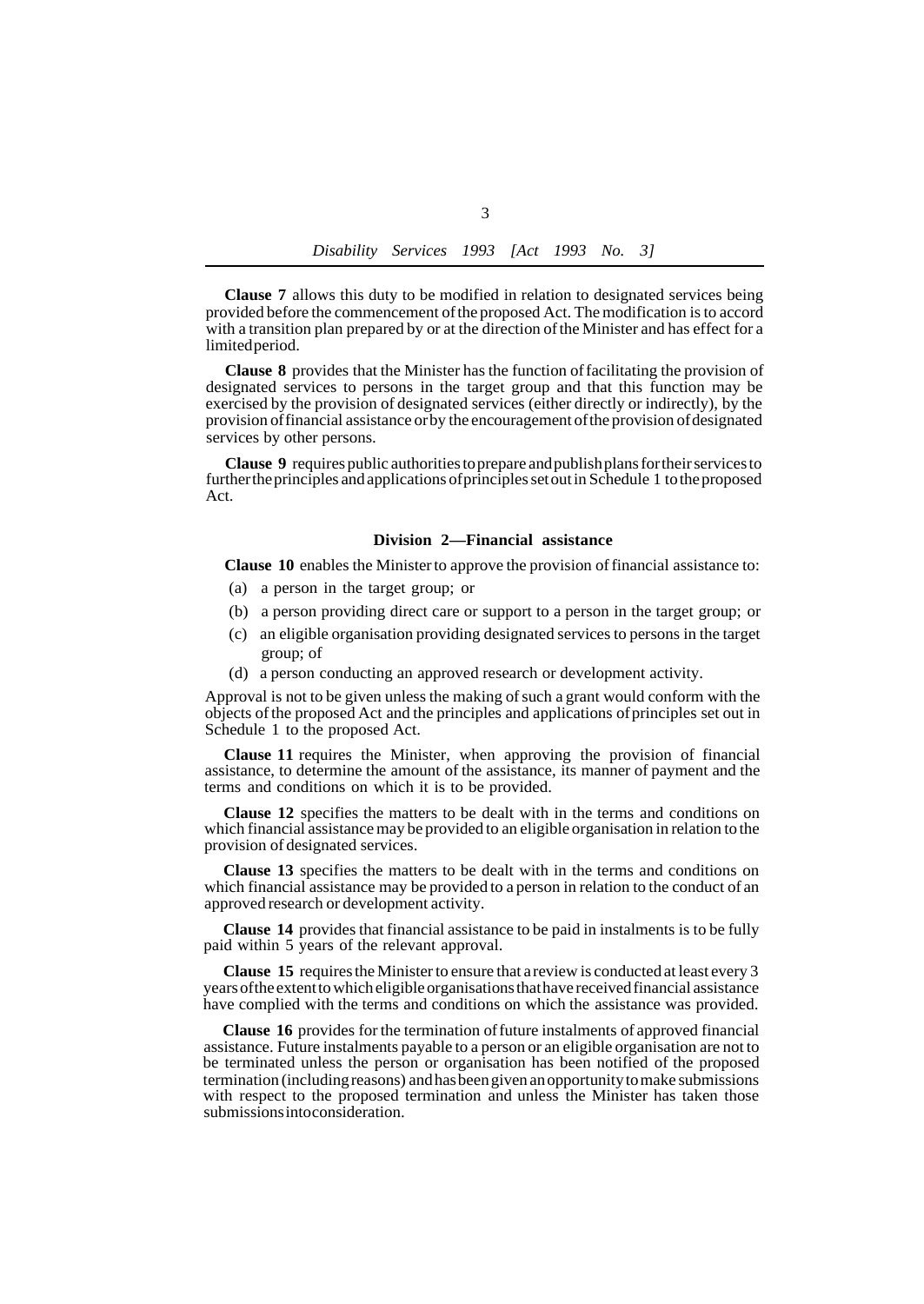*Disability Services 1993 [Act 1993 No. 3]* 

**Clause 17** provides that financial assistance is not payable unless the proposed recipient enters into an agreement with the Minister on the same terms and conditions as those on which the granting of the assistance was approved.

**Clause 18** enables the Minister to enter into an agreement with the transferee of certain land, buildings or equipment (that is, land, buildings or equipment the subject of an agreement under proposed section 17 containing terms and conditions with respect to their use or disposal) under which the transferee undertakes to observe similar terms and conditions.

**Clause 19** requires payments of financial assistance to be made from funds appropriated by Parliament. The clause further provides that nothing in the proposed Act requires financial assistance to be paid otherwise than from funds available to the Minister and, in particular, that nothing in the clause operates so as to appropriate money for the purpose of enabling such a payment to be made.

### **Division 3—Appeals**

**Clause 20** specifies the grounds on which appeals may be made concerning the administration of the proposed Act. An appeal is to lie to the community Welfare Appeals Tribunal. After the constitution of the Community Services Appeals Tribunal by the proposed Community Services (Complaints, Appeals and Monitoring) Act 1993 appeals will made to the Community Services Tribunal.

### **PART 3—MISCELLANEOUS**

**Clause 21** provides that notices etc. required by or under the terms and conditions of financial assistance under the proposed Act are to be written in other languages where appropriate.

**Clause 22** creates an offence (punishable by a fine of up to 10 penalty units (\$1,000)). of making false or misleading statements in or in connection with an application for financial assistance.

**Clause 23** provides that proceedings for an offence against the proposed Act or the regulations under the proposed Act are to be dealt with summarily before a Local Court constituted by a Magistrate sitting alone.

**Clause 24** provides that the proposed Act is to bind the Crown.

**Clause 25** provides that nothing in proposed section 3 (Objects) or Schedule 1 (Principles and applications of principles) (nor in the application of those provisions by proposed section 6 etc.) gives rise to, or affects any civil cause of action. However, the clause does not affect consideration of those provisions on an appeal under proposed section 20.

**Clause 26** enables the Governor to make regulations for the purposes of the proposed Act. The regulations will be able to create offences punishable by a fine of up to 10 penalty units (\$1,000).

**Clause 27** repeals a regulation in force with respect to provisions of the Disability Services and Guardianship Act 1987 as a consequence of amendments made to that Act by Schedule 2.